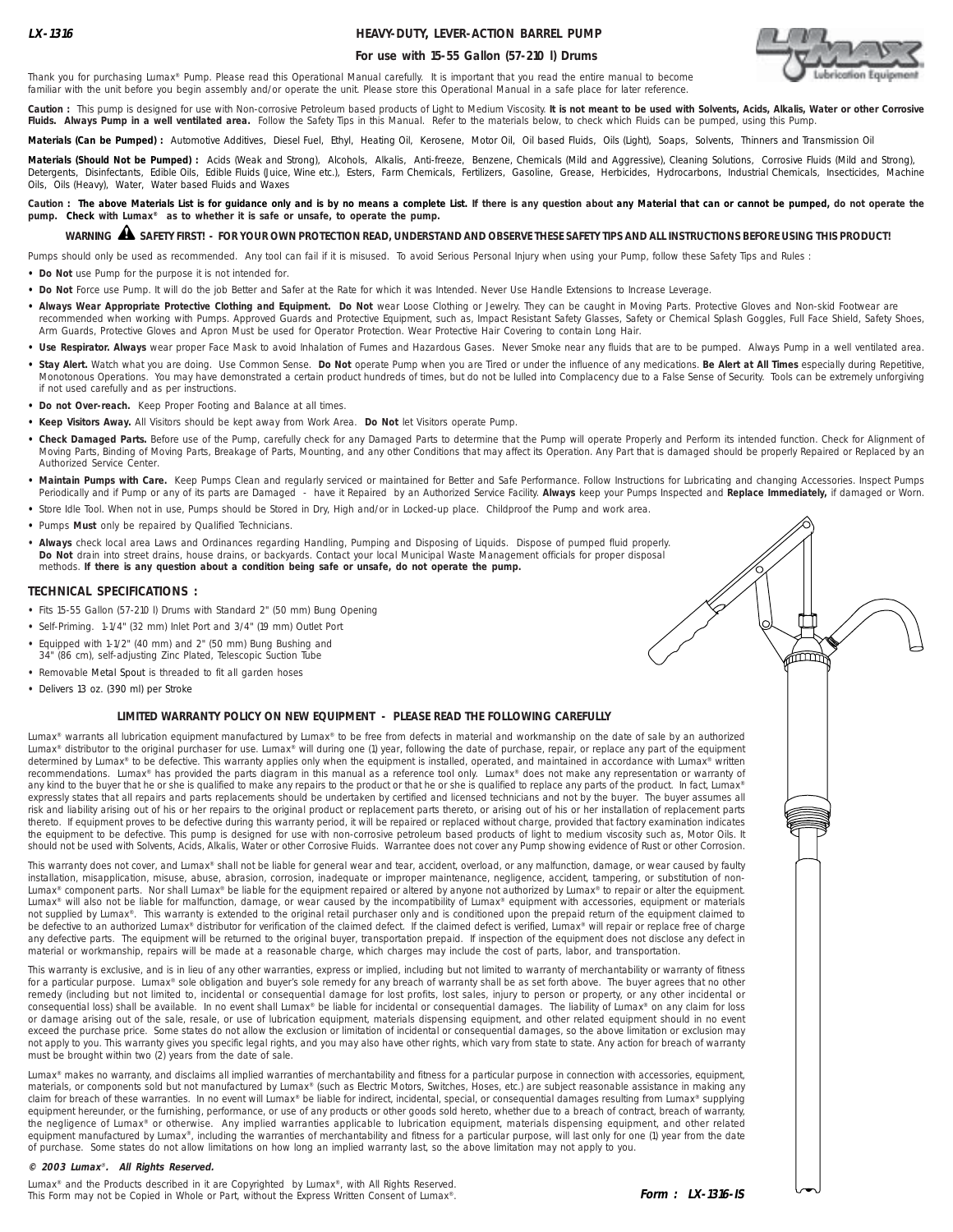## **BOMBA DE BARRIL ACCIONADA POR PALANCA PARA TRABAJO PESADO**



### **Para ser utilizada con tambores de 15 (56 lts.) a 55 galones (207 lts.)**

Gracias por comprar la bomba Lumax ®. Sírvase leer cuidadosamente este Manual de Funcionamiento. Es importante que usted lea todo el manual para familiarizarse con la unidad antes de comenzar el ensamblaje y/o funcionar la unidad. Sírvase mantener este Manual de Funcionamiento en un lugar seguro para referencia futura.

Precaución : Esta bomba está diseñada para ser utilizada con productos no corrosivo a base de petróleo, de viscosidad ligera a medi. No está diseñada para ser utilizada con solventes, ácidos, álcali, agua u otros fluidos corrosivos. Siempre bombee en un área bien ventilada. Siga los tips de seguridad en este Manual). Refiérase a los siguientes materiales para verificar qué materiales pueden ser bombeados con esta bomba.

Materiales (pueden ser bombeados) : Aditivos para automóviles, Fluido diesel, Etilos, Aceite para calentar, Querosén, Aceite de motor, Fluidos a base de aceites, Aceites (Ligeros), Jabones, Solventes, Tiner y Aceite de transmisión

Materiales (no deberían ser bombeados) : Ácidos (débiles y fuertes), Alcoholes, Álcalis, Anticongelante, Benceno, Químicos (Suaves y Agresivos), Soluciones de limpieza, Fluidos corrosivos (Suaves<br>y Fuertes), Detergentes, D Químicos industriales, Insecticidas, Aceites para máquinas, Aceites (Pesados), Agua, Fluidos a base de agua y Ceras.

**Precaución : La anterior lista de materiales es solo una guía y de ninguna manera es una lista completa. Si tuviese una pregunta sobre qué materials pueden ser bombeados o no, no funcione la bomba. Verifique con Lumax\* si el material es seguro para funcionar la bomba, o no.**

## **ADVERTENCIA ¡SEGURIDAD PRIMERO! ¡PARA SU PROPIA PROTECCIÓN: LEA, ENTIENDA Y SIGA ESTOS TIPS DE SEGURIDAD Y TODAS LAS INSTRUCCIONES ANTES DE UTILIZAR ESTE PRODUCTO!** !

Las bombas solamente deberían ser utilizadas según se recomienda. Si no es utilizada correctamente, cualquier herramienta puede fallar. Para evitar graves lesiones personales al utilizar su bomba, siga los siguientes tips y normas de seguridad:

- **No** utilice la Bomba para otro propósito.
- **No** forje la bomba. Funcionará mejor y más seguro a la velocidad para la cual fue diseñada. Nunca utilice extensiones de palanca para aumentar el brazo de la palanca.
- **Vista siempre el traje y el equipo protector apropiado. No** vista ropa suelta o joyas. Éstas pueden ser atrapadas en las partes movibles. Los guantes protectores y calzado que no resbale son recomendables cuando trabaje con bombas. Protectores adecuados y equipo de protección tales como anteojos de seguridad resistentes a los impactos, anteojos protectores contra salpicaduras químicas o de seguridad, pantalla completa para la cara, zapatos de seguridad, protectores para brazos, guantes protectores y delantal deben ser utilizados para la protección del operador. Utilice una cubierta protectora para el cabello, para cubrir el cabello largo.
- · Use Respirador. Siempre use la mascara facial adecuada para evitar la inhalación de vapores y gases peligrosos. Nunca fume cerca de cualquier fluido que deba ser bombeado. Bombee siempre en un área bien ventilada.
- **Manténgase alerta.** Vigile siempre lo que hace. Utilice el sentido común. **No** funcione la bomba cuando usted esté cansado o bajo la influencia de algún medicamento. **Manténgase alerta en todo momento** especialmente durante operaciones repetitivas y monótonas. Usted puede haber demostrado un producto varios cientos de veces, sin embargo, no se confíe demasiado debido a un falso sentido de seguridad. Si no se utilizan cuidadosamente y según las instrucciones, las herramientas pueden ser extremadamente implacables.
- **No se estire.** Mantenga el equilibrio y el balance adecuado en todo momento.
- **Mantenga a los visitantes alejados.** Todos los visitantes deberán mantenerse lejos del área de trabajo. **No** deje que los visitantes funcionen la bomba.
- **Revise las piezas dañadas.** Antes de utilizar la bomba, revise cuidadosamente si hay alguna pieza dañada para determinar si la bomba funcionará correctamente y realizará su función. Revise la alineación de las piezas movibles, unión de las piezas movibles, ruptura de las piezas, montaje, y cualquier otra condición que pueda afectar su funcionamiento. Cualquier pieza que esté dañada deberá ser reparada o reemplazada adecuadamente por un Centro de Servicio autorizado.
- **Mantenga las bombas con cuidado.** Mantenga las bombas limpias y hágales servicio o mantenimiento regularmente para un mejor rendimiento y mas seguro. Siga las instrucciones para lubricación y cambiar los accesorios. Inspeccione las bombas periódicamente y si la bomba o cualquiera de sus piezas están dañadas: - haga que un Representante Autorizado de Servicio lo repare. Mantenga sus bombas inspeccionadas **siempre** y **reemplácela inmediatamente**, si se daña o se desgasta.
- **•** Almacene la herramienta cuando no este en uso. Las bombas deberían ser almacenadas en un lugar seco, en alto y/o cerrado. Mantenga la bomba y el área de trabajo fuera del alcance de los niños.
- **•** Las bombas **deben** ser reparadas solamente por Técnicos Calificados.
- **•** Revise siempre las leyes y ordenanzas locales relacionadas con el manejo, bombeo y disposición de los fluidos bombeados. Deseche los fluidos bombeados adecuadamente. No drene los fluidos en los drenajes de la calle, drenajes de la casa o patios traseros. Contacte a sus funcionarios municipales locales de desecho sobre los métodos adecuados de desecho. **Si tiene alguna pregunta sobre si es seguro funcionar la bomba o no, no funcione la bomba.**

### **ESPECIFICACIONES TÉCNICAS :**

- **•** Se ajusta a tambores de 15-55 galones (57-210 litros) con abertura estándar de tapón de 2" (50 mm)
- **•** Auto imprimador
- **•** Equipado con tapón de manguito de 1-1/2" (40 mm) y 2" (50 mm) y 34" (86 cm), de tubo telescópico auto ajustable enchapado en Zinc
- **•** Puerto de entrada de 1-1/4" (32 mm) y Puerto de salida de 3/4" (19 mm)
- **•** El surtidor de metal removible está acanalado para adaptarse a todas las mangueras de jardín
- **•** Entrega 13 oz. (390 ml) por golpe

### **POLÍTICA DE GARANTÍA LIMITADA SOBRE EL NUEVO EQUIPO SÍRVASE LEER CUIDADOSAMENTE LO SIGUIENTE**

Lumax® garantiza que todo equipo de lubricación fabricado por Lumax® esté libre de defectos en cuanto a material y mano de obra a la fecha de la venta por parte de un distribuidor autorizado Lumax® al comprador original pa el uso. Durante un (1) año, después de la fecha de compra, Lumax® reparará, o reemplazará cualquier pieza del equipo que Lumax® determine que está defectuosa. Esta garantía se aplica solamente cuando el equipo está instala operado y mantenido de conformidad con las recomendaciones escritas de Lumax®.

Lumax® ha suministrado el diagrama de piezas en este manual solamente como una herramienta de referencia. Lumax® no entrega ninguna representación o garantía de ningún tipo al comprador de que él o ella está calificado para realizar ninguna reparación al producto o que él o ella está calificado para reemplazar alguna pieza del producto. De hecho, Lumax® manifiesta expresamente que todas las reparaciones y piezas de reemplazo deberían ser realizados por técnicos certificados y licenciatarios y no por el comprador. El comprador asume todos los riesgos y responsabilidades que surjan de sus reparaciones hechas al producto original o a las piezas de reemplazo del mismo, o que surjan de la instalación de piezas de reemplazo al mismo. Si el equipo demuestra estar defectuoso durante este período de garantía, será reparado o reemplazado sin cargos, siempre que el examen de la fábrica indique que el equipo está defectuoso. Esta bomba está diseñada para ser utilizada con productos hechos a base de petróleo no corrosivo de viscosidad ligera a media tales como aceite de motores. No deberá ser utilizada con solventes, ácidos, álcalis, agua u otros fluidos corrosivos.

La garantía no cubre ninguna bomba que muestra signos de óxido o alguna otra corrosión. Esta garantía no cubre, y Lumax® no será responsable del desgaste general, accidentes, sobrecarga, o algún malfuncionamiento, daño o desgaste causado por una mala instalación, aplicación errada, maluso, abuso, abrasión corrosión, mantenimiento inadecuado, o impropio, negligencia, accidente, manipulación o sustitución de piezas componentes que no sean Lumax®. Lumax® tampoco será responsable del equipo reparado o alterado por alguien que no esté autorizado por Lumax® para reparar o alterar el equipo. Lumax® tampoco será responsable por el mal funcionamiento, daño, o desgaste causado por la incompatibilidad del equipo Lumax® con accesorios, equipo o materiales que no sean suministrados por Lumax®. Esta garantía sólo se extiende al comprador original al detal y está condicionad a un precio razonable, cuyos cargos pueden incluir los costos de piezas, mano de obra y transporte.

Esta garantía es exclusiva, y es in lieu de cualquier otra garantía, expresa o implícita, incluyendo pero no limitada a la garantía de mercadeabilidad o garantía de aptitud para un fin específico. La única obligación de Lu el único remedio del comprador en caso de alguna violación de la garantía deberá ser como se establece arriba. El comprador acuerda que ningún otro remedio estará disponible (incluyendo pero no limitado al daño, incidental o a consecuencia de las ganancias perdidas, ventas perdidas, daños a la persona o a la propiedad, o cualquier pérdida incidental o consecuencia). Lumax® no será responsable en ningún momento por los daños incidentales o consecuenciales. La responsabilidad de Lumax® por cualquier reclamo o pérdida que surja de la venta, reventa o uso del equipo de lubricación, equipo nispensador de materiales, y otro equipo relacionado no deberá en ningún<br> derechos legales específicos, y usted también puede tener otros derechos, que pueden variar de estado a estado. Cualquier acción por la violación de la garantía deberá ser presentada dentro de los dos (2) años a partir de de la venta. Lumax® no otorga ninguna garantía y renuncia a todas las garantías implícitas sobre la mercadeabilidad y aptitud para un fin especifico en relación con los accesorios, equipos, materiales o componentes vendido pero no fabricados por Lumax® (tales como motores eléctricos, interruptores, mangueras, etc.) están sujetos a la asistencia razonable para realizar cualquier reclamo por el incumplimiento de estas garantías. Lumax® no sera en consider a mingui caso por los daños indicatos, incidentales, especiales o consecuenciales resultantes del suministro de parte de Lumax® del equipo bajo el presente, o el suministro, rendimiento o uso de cualquier produ u otros bienes vendidos en el presente, sea debido a un incumplimiento del contrato, incumplimiento de la garantía, la negligencia de Lumax® o de otro modo.

Cualquier garantía implícita aplicable al equipo de lubricación, equipo dispensador de materiales, y otro equipo relacionado fabricado por Lumax®, incluyendo las garantías de mercadeabilidad y aptitud para un fin específic solamente durará un (1) año a partir de la fecha de compra. Algunos estados no permiten límites sobre la duración de una garantía implícita, por lo que el limite arriba expresado puede variar para usted.

**© 2003 Lumax** ®, **Todos los derechos reservados.** Lumax® y los productos descritos están registrados por Lumax® como propiedad literaria, con todos los derechos reservados. Este documento no puede ser copiado en todo o en parte sin el consentimiento expreso por escrito de Lumax®.